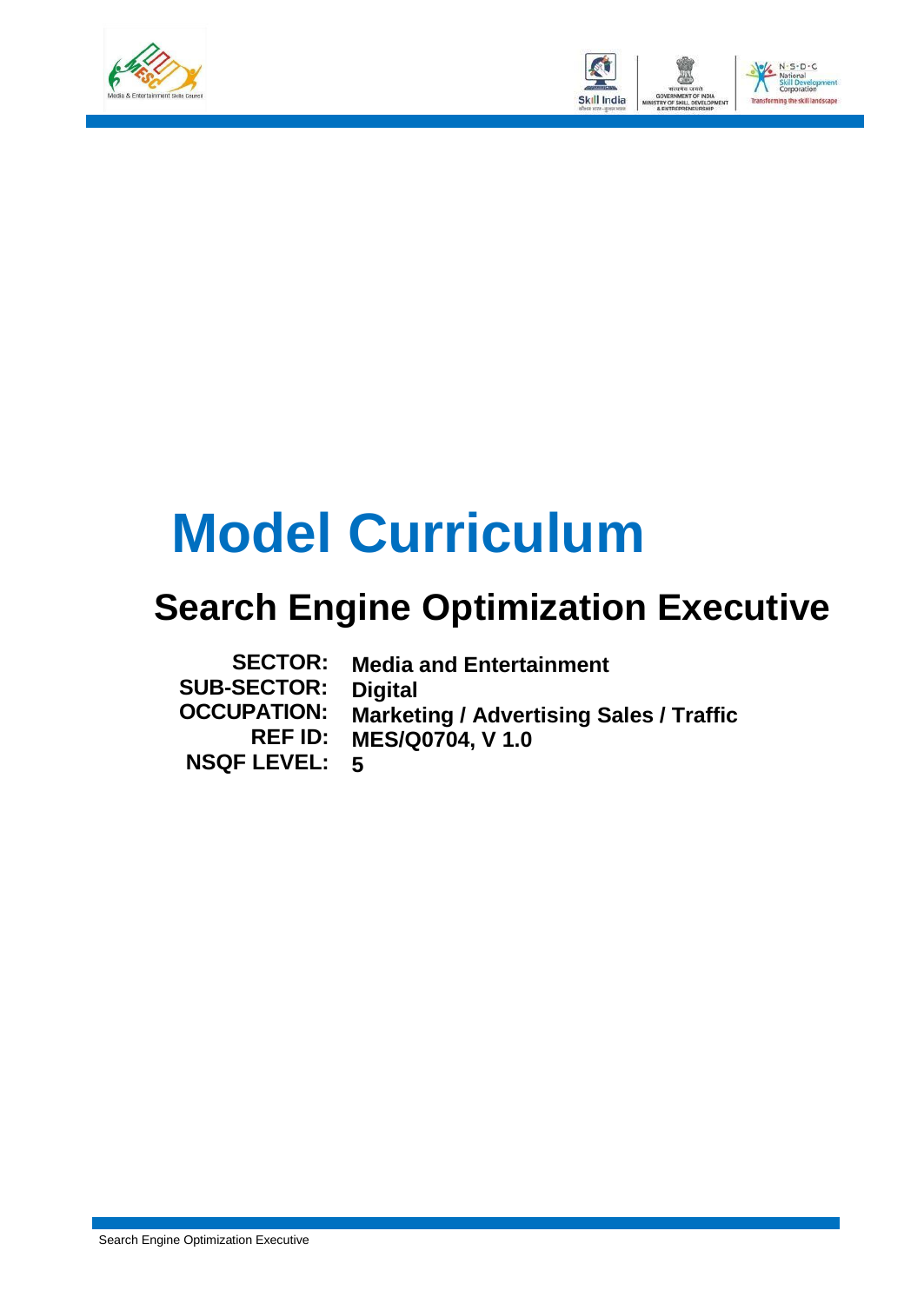



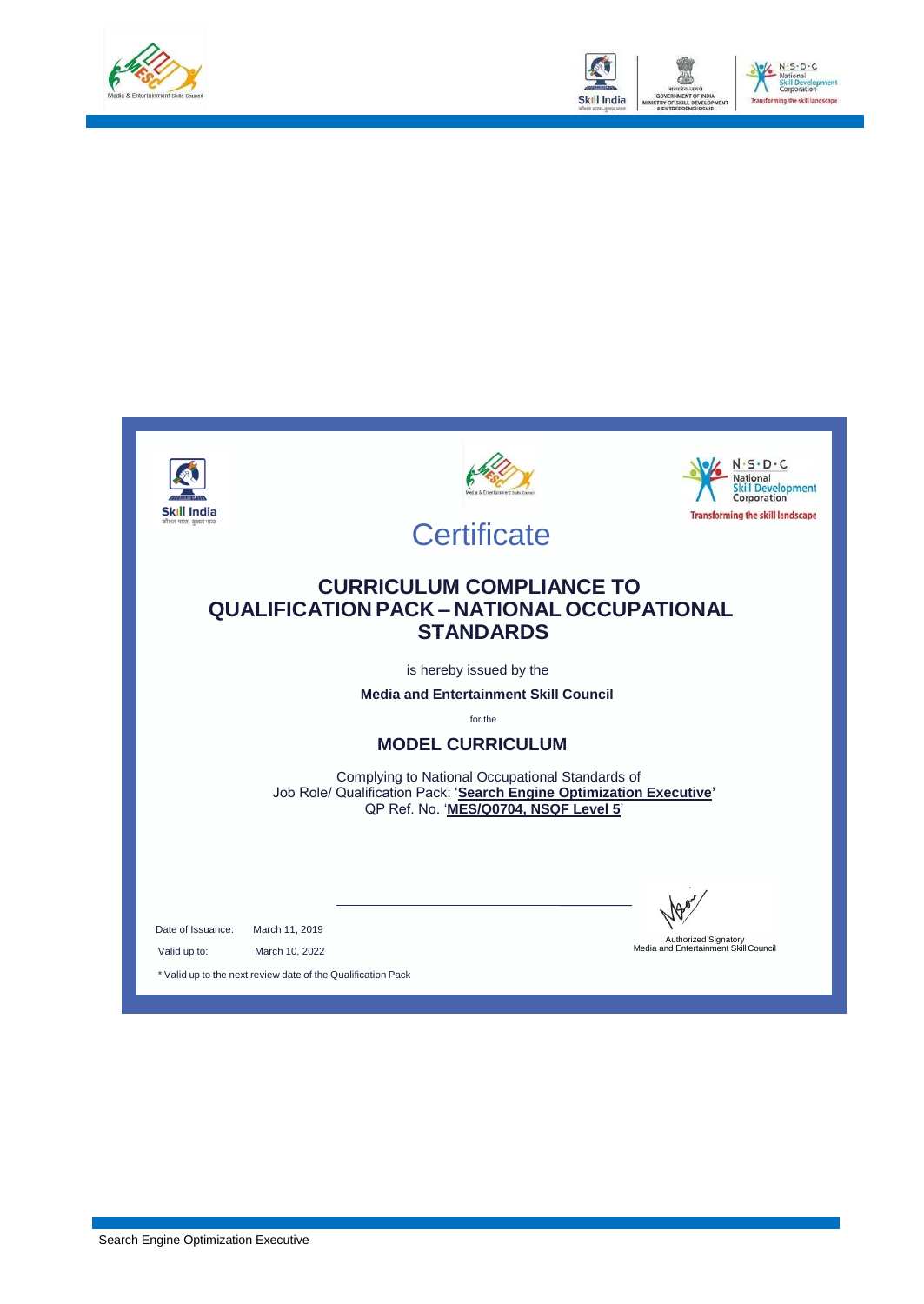



### **TABLE OF CONTENTS**

| 1. Curriculum                    |    |
|----------------------------------|----|
| 2. Trainer Prerequisites         | 05 |
| 3. Annexure: Assessment Criteria | 06 |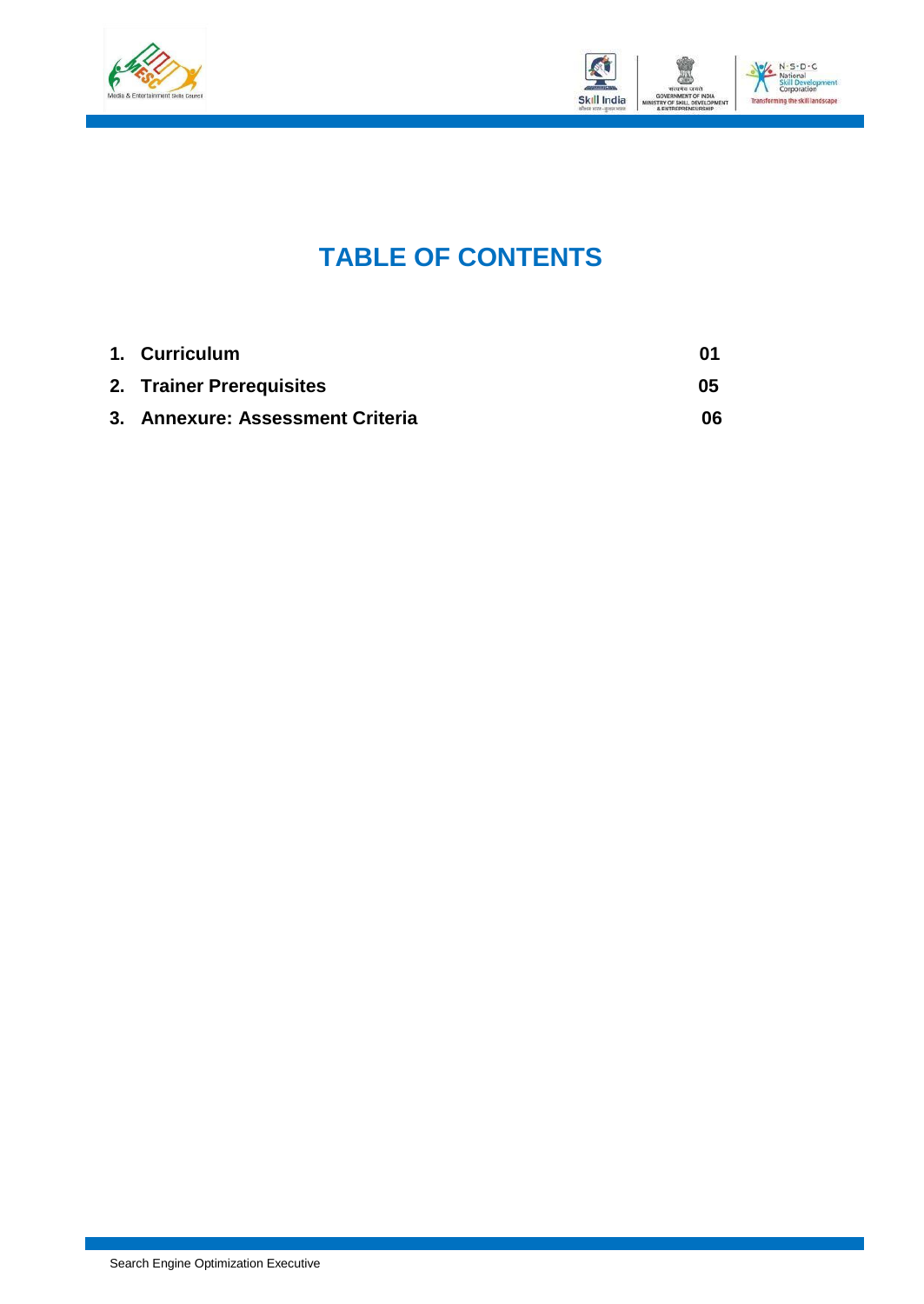



## <span id="page-3-0"></span>**Search Engine Optimization Executive**

**CURRICULUM / SYLLABUS**

This program is aimed at training candidates for the job of a "Search Engine Optimization Executive", in the "Media and Entertainment" Sector / Industry and aims at building the following key competencies amongst the learner

| <b>Program Name</b>                               | <b>Search Engine Optimization Executive</b>                                               |                                                         |                              |  |  |
|---------------------------------------------------|-------------------------------------------------------------------------------------------|---------------------------------------------------------|------------------------------|--|--|
| <b>Qualification Pack Name</b><br>& Reference ID. | MES/Q0704, V1.0                                                                           |                                                         |                              |  |  |
| <b>Version No.</b>                                | 1.0                                                                                       | <b>Version Update Date</b>                              | 11 <sup>th</sup> March, 2019 |  |  |
| <b>Pre-requisites to</b><br><b>Training</b>       | Graduate                                                                                  |                                                         |                              |  |  |
| <b>Training Outcomes</b>                          | After completing this programme, participants will be able to:                            |                                                         |                              |  |  |
|                                                   | Research and analyze keywords to prepare the final list of target<br>keywords.            |                                                         |                              |  |  |
|                                                   |                                                                                           | Conduct on-page search engine optimization activities.  |                              |  |  |
|                                                   | $\bullet$                                                                                 | Conduct off-page search engine optimization activities. |                              |  |  |
|                                                   | Track the rakings of the target keywords and prepare reports for<br>the key stakeholders. |                                                         |                              |  |  |
|                                                   |                                                                                           | Maintain workplace health and safety.                   |                              |  |  |
|                                                   |                                                                                           |                                                         |                              |  |  |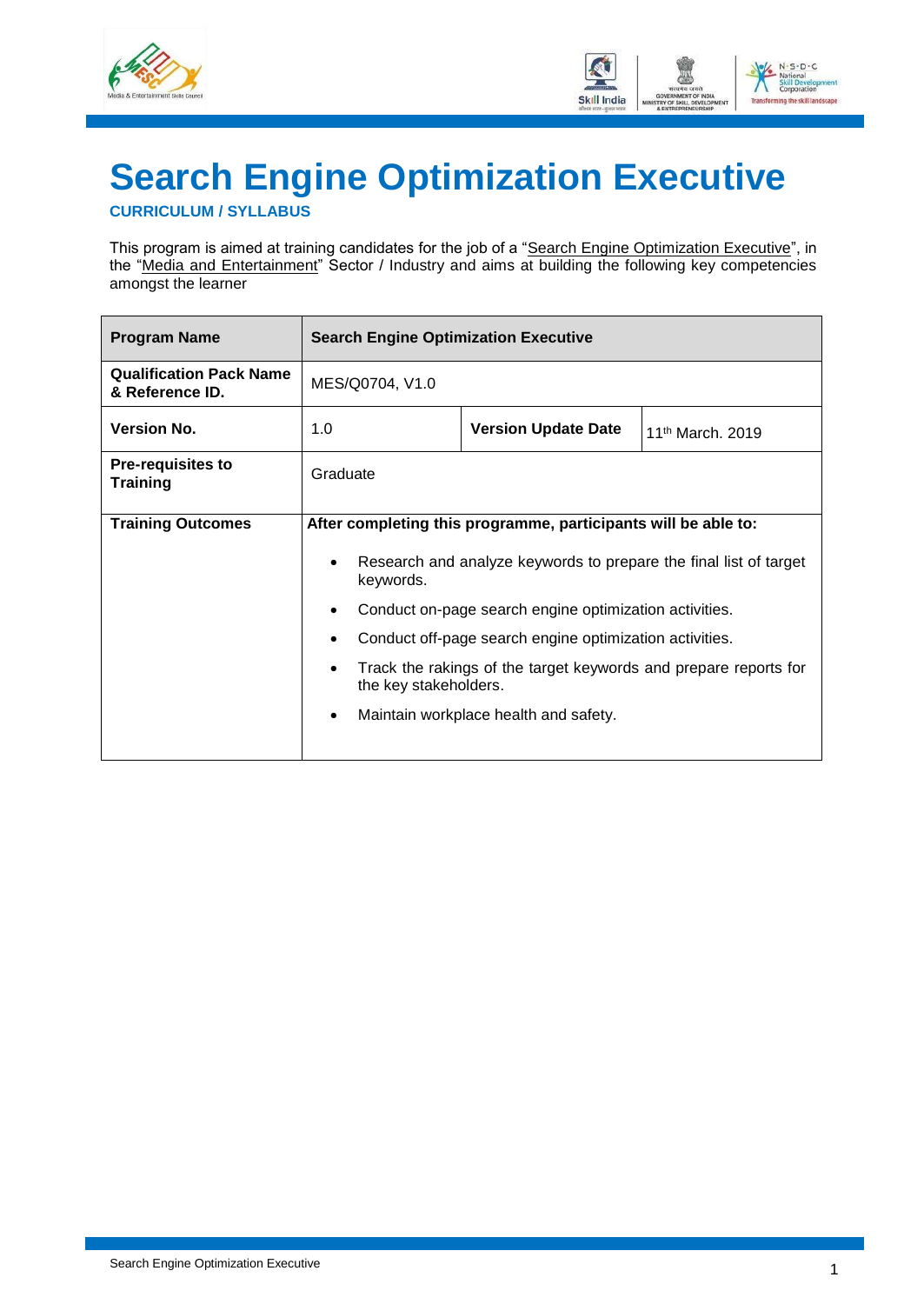



This course encompasses <u>5</u> out of <u>5</u> National Occupational Standards (NOS) of "<u>Search Engine</u> Optimization Executive" Qualification Pack issued by "Media and Entertainment Skills Council".

| S.<br><b>No</b> | <b>Module</b>                                                                                                                                                                                                   | <b>Key Learning Outcomes</b>                                                                                                                                                                                                                                                                                                                                                                                                                                                                                                                                                                                                                                                                                                                                                                                                                                                                                                                                                                              | <b>Equipments</b>                                               |
|-----------------|-----------------------------------------------------------------------------------------------------------------------------------------------------------------------------------------------------------------|-----------------------------------------------------------------------------------------------------------------------------------------------------------------------------------------------------------------------------------------------------------------------------------------------------------------------------------------------------------------------------------------------------------------------------------------------------------------------------------------------------------------------------------------------------------------------------------------------------------------------------------------------------------------------------------------------------------------------------------------------------------------------------------------------------------------------------------------------------------------------------------------------------------------------------------------------------------------------------------------------------------|-----------------------------------------------------------------|
| 1               | <b>Introduction and</b><br><b>Orientation</b><br><b>Theory Duration</b><br>(hh:mm)<br>10:00<br><b>Practical Duration</b><br>(hh:mm)<br>20:00<br><b>Corresponding NOS</b><br><b>Code</b><br><b>Bridge Module</b> | Recognize the importance of search engine<br>$\bullet$<br>optimization and how it helps businesses in<br>getting more website visitors<br>Recognize how search engines work and what<br>$\bullet$<br>is the significance of crawling and indexing<br>Describe opportunities in the media and<br>$\bullet$<br>entertainment industry.<br>Analyse the purpose of a search engine and<br>$\bullet$<br>how people interact with search engines using<br>different types of search queries                                                                                                                                                                                                                                                                                                                                                                                                                                                                                                                     | Computer system /<br>laptop, diary,<br>notebook, pen,<br>marker |
| $\overline{2}$  | <b>Research and create</b><br>list of keywords<br><b>Theory Duration</b><br>(hh:mm)<br>15:00<br><b>Practical Duration</b><br>(hh:mm)<br>30:00<br><b>Corresponding NOS</b><br><b>Code</b><br><b>MES/N0717</b>    | Prepare list of search terms that potential<br>$\bullet$<br>customers might use to search for those<br>products / services in search engines<br>Classify the right keywords to target by using<br>$\bullet$<br>the available keyword research tools<br>Assess the keywords by the their level of<br>$\bullet$<br>competition and monthly average search<br>volume in the search engine networks<br>Recognize the potential keywords to target for<br>$\bullet$<br>optimization by interpreting the data provided<br>by keyword research tools<br>Categorize different types of keywords such<br>$\bullet$<br>as brand search queries, head terms and<br>long-tail terms to keep in the final list<br>Identify the keywords with high commercial<br>$\bullet$<br>intent which are expected to have higher<br>conversion rates<br>Evaluate the domain and page authority of a<br>$\bullet$<br>website by using online tools<br>Use the various available keyword research<br>$\bullet$<br>tools effectively | Computer system /<br>laptop, diary,<br>notebook, pen,<br>marker |
| 3               | <b>Implement on-page</b><br>optimization<br><b>Theory Duration</b><br>(hh:mm)<br>20:00<br><b>Practical Duration</b><br>(hh:mm)<br>40:00<br><b>Corresponding</b><br><b>NOS Code</b><br><b>MES/N0718</b>          | Use the website analysis tools to identify the<br>$\bullet$<br>on-page search engine optimization issues<br>Generate meta tags such as title and<br>$\bullet$<br>description for the different pages of the<br>website based on the target keywords<br>Optimize and update the URLs of website<br>$\bullet$<br>pages by including the target keywords in it<br>and making them search engine friendly<br>Make internal links within the website pages<br>$\bullet$<br>redirecting them to other relevant pages<br>Build high quality outbound links to other<br>$\bullet$<br>external websites with high domain and page<br>authority<br>Add and update appropriate heading tags (like<br>$\bullet$<br>H1, H2 etc.) in the content of all pages to<br>improve the content readability<br>Optimize images on a page by including the<br>$\bullet$<br>target keyword in both the file name and in the<br>'ALT Text' of the image                                                                            | Computer system /<br>laptop, diary,<br>notebook, pen,<br>marker |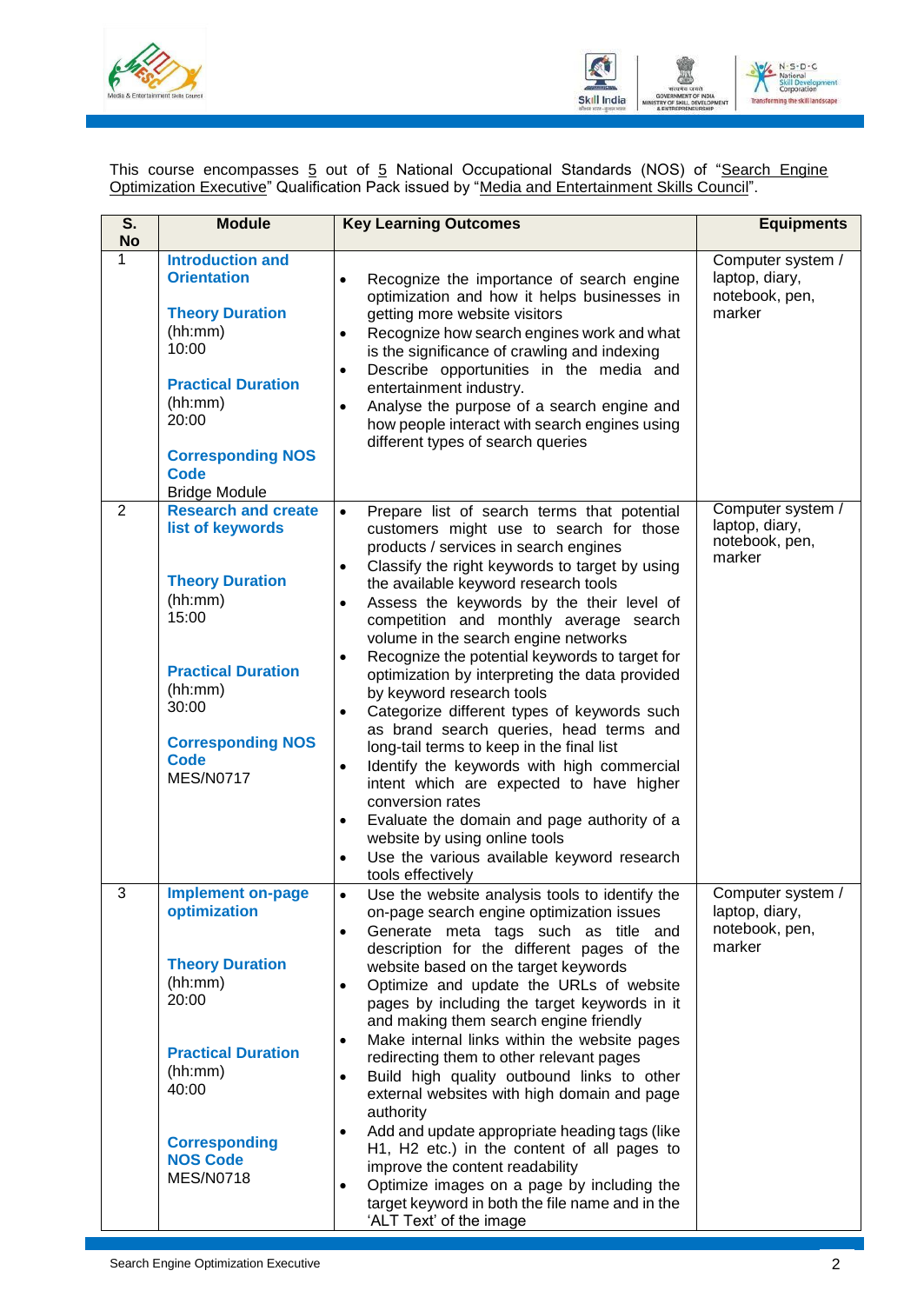





|   |                                                             | Add multimedia files such as images, videos,<br>$\bullet$<br>podcasts, infographics etc. within the content<br>to increase the user engagement<br>Create and add XML sitemap to the navigation<br>$\bullet$<br>of the website to assist the search engine<br>crawlers in indexing the website pages |                                                                 |
|---|-------------------------------------------------------------|-----------------------------------------------------------------------------------------------------------------------------------------------------------------------------------------------------------------------------------------------------------------------------------------------------|-----------------------------------------------------------------|
| 4 | <b>Implement off-page</b><br>optimization                   | Identify the backlinks profile of the websites of<br>$\bullet$<br>the major competitors of the organization<br>Identify the alexa rankings and website traffic<br>$\bullet$<br>statistics of the major competitors to assess the                                                                    | Computer system /<br>laptop, diary,<br>notebook, pen,<br>marker |
|   | <b>Theory Duration</b><br>(hh:mm)<br>20:00                  | competition<br>Create a comparison report to do the<br>comparative analysis study and determine the<br>organization's position against competitors                                                                                                                                                  |                                                                 |
|   | <b>Practical Duration</b><br>(hh:mm)<br>50:00               | Create and upload online press releases to the<br>٠<br>network of portals with high domain and page<br>authority<br>Create and upload high quality infographics on<br>$\bullet$                                                                                                                     |                                                                 |
|   | <b>Corresponding</b><br><b>NOS Code</b><br><b>MES/N0719</b> | different online platforms such as social media<br>networks, image submission sites etc.<br>Create and submit relevant videos on different<br>$\bullet$<br>video submission sites to generate high quality<br>backlinks                                                                             |                                                                 |
|   |                                                             | Identify the domain authority and page authority<br>$\bullet$<br>of competitors website to benchmark and<br>assess the competition                                                                                                                                                                  |                                                                 |
|   |                                                             | Participate in discussions on relevant industry<br>$\bullet$<br>forums and Question Answer (QA) portals to<br>highlight the company offerings                                                                                                                                                       |                                                                 |
|   |                                                             | Create and submit guest posts on relevant<br>$\bullet$<br>blogs and websites to leverage on other<br>website's popularity and get high quality<br>backlinks                                                                                                                                         |                                                                 |
|   |                                                             | Use various available backlinks analysis and<br>$\bullet$<br>research tools<br>Identify the do-follow and no-follow backlinks                                                                                                                                                                       |                                                                 |
|   |                                                             | Present the analysis and plan for doing on-<br>page optimization to the key stakeholders                                                                                                                                                                                                            |                                                                 |
| 5 | <b>Track rankings and</b><br>prepare reports                | Use the keywords tracking tools to track the<br>$\bullet$<br>change in rankings of target keywords in major<br>search engine networks<br>Analyze and assess the keyword tracking<br>$\bullet$                                                                                                       | Computer system /<br>laptop, diary,<br>notebook, pen,<br>marker |
|   | <b>Theory Duration</b><br>(hh:mm)<br>10:00                  | results and compare the rankings with the<br>major competitors of the organization<br>Create a report summarizing the performance<br>$\bullet$<br>of search engine optimization activities and its                                                                                                  |                                                                 |
|   | <b>Practical Duration</b><br>(hh:mm)<br>20:00               | impact on business growth<br>Prepare the report by documenting the key<br>$\bullet$<br>performance metrics like organic website traffic<br>and conversions by using the web analytics<br>tools                                                                                                      |                                                                 |
|   | <b>Corresponding NOS</b><br><b>Code</b><br><b>MES/N0720</b> | Use web analytics tools to track website traffic,<br>$\bullet$<br>conversions and user engagement<br>Present the keywords ranking and website<br>$\bullet$<br>traffic report to the stakeholders                                                                                                    |                                                                 |
|   |                                                             | Analyze and interpret the quantitative data from<br>$\bullet$<br>the keyword tracking and web analytics tools                                                                                                                                                                                       |                                                                 |
| 6 | <b>Maintain workplace</b><br>health and safety              | Maintain a healthy, safe and secure working<br>$\bullet$<br>environment by identifying the relevant people                                                                                                                                                                                          | Computer system /<br>laptop, diary,<br>notebook, pen,           |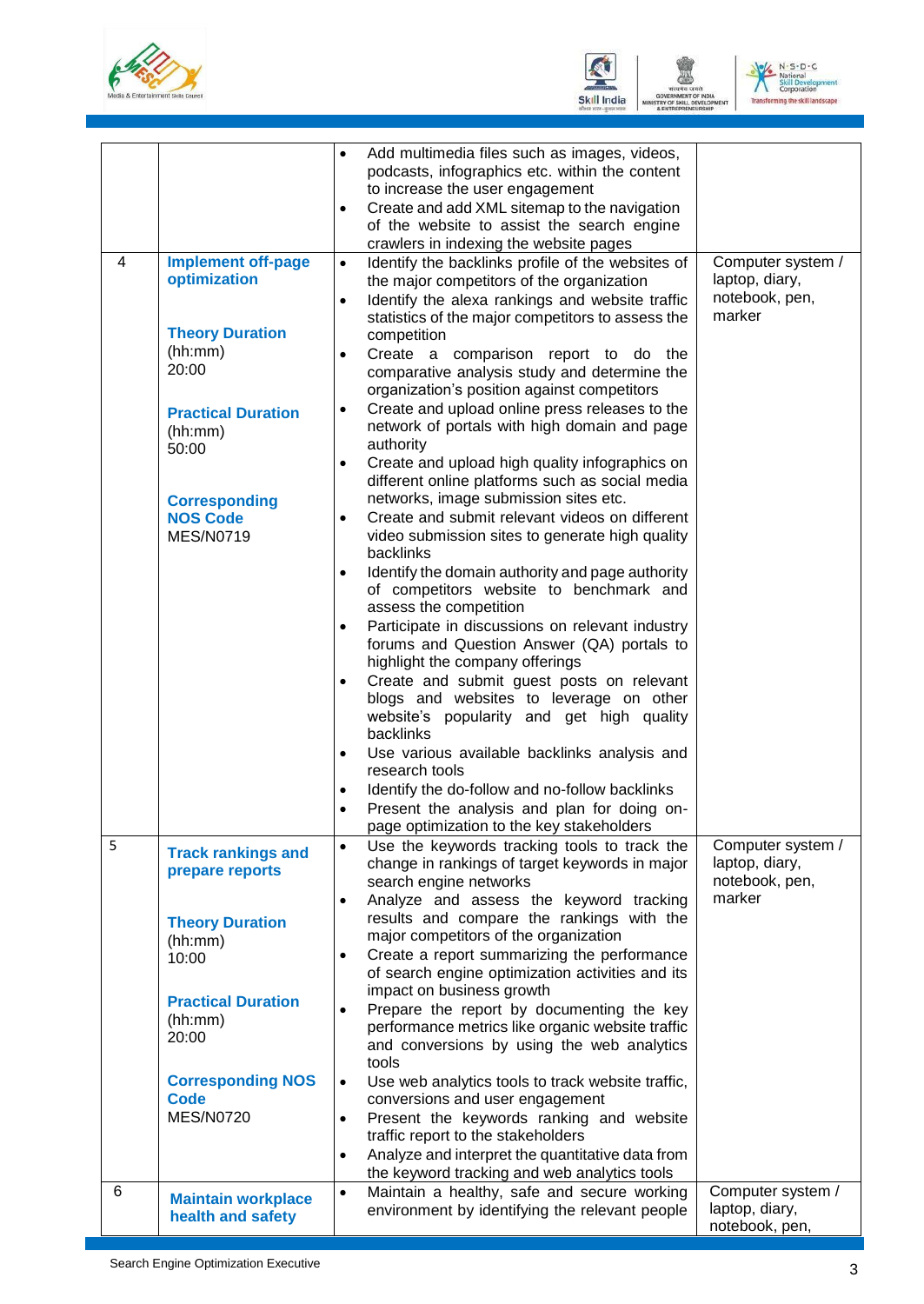





|                                         | responsible for health and safety, identifying<br>risks, following emergency procedures etc.    | marker, Health and<br>Safety Signs and |
|-----------------------------------------|-------------------------------------------------------------------------------------------------|----------------------------------------|
| <b>Theory Duration</b>                  | Use first aid kit when needed and keep oneself<br>$\bullet$                                     | policy etc.                            |
| (hh:mm)<br>15:00                        | informed on first aid procedures.<br>Participate in organization health and safety<br>$\bullet$ |                                        |
|                                         | knowledge sessions and drills.                                                                  |                                        |
|                                         | Identify the people responsible for health and<br>$\bullet$                                     |                                        |
| <b>Practical Duration</b>               | safety in the workplace, including those to<br>contact in case of an emergency.                 |                                        |
| (hh:mm)                                 | $\bullet$<br>Identify security signals like fire alarms and                                     |                                        |
| 40:00                                   | places such as staircases, fire warden stations,<br>first aid and medical rooms.                |                                        |
|                                         | Identify aspects of your workplace that could<br>$\bullet$                                      |                                        |
|                                         | cause potential risk to own and others health<br>and safety.                                    |                                        |
| <b>Corresponding NOS</b><br><b>Code</b> | Ensure one's own personal health and safety,<br>$\bullet$                                       |                                        |
| <b>MES/N0104</b>                        | and that of others in the workplace by following<br>precautionary measures.                     |                                        |
|                                         | Identify and recommend opportunities for<br>$\bullet$                                           |                                        |
|                                         | improving health, safety, and security to the<br>designated person.                             |                                        |
|                                         | Report hazards outside one's authority to the<br>$\bullet$                                      |                                        |
|                                         | relevant person in line with organizational                                                     |                                        |
|                                         | procedures and warn other people who may be<br>affected by these hazards.                       |                                        |
|                                         | Follow organisation's emergency procedures<br>$\bullet$                                         |                                        |
|                                         | for accidents, fires or any other natural calamity<br>in case of a hazard.                      |                                        |
|                                         | Identify and correct risks like illness, accidents,<br>$\bullet$                                |                                        |
|                                         | fires or any other natural calamity safely and                                                  |                                        |
| <b>Total Duration</b>                   | within the limits of individual's authority.<br><b>Unique Equipment Required:</b>               |                                        |
| 290:00                                  |                                                                                                 |                                        |
|                                         | Diary, notebook, pen, Computer System /<br>laptop, white board, marker, projector, Health       |                                        |
| <b>Theory Duration</b>                  | and Safety Signs and policy etc.                                                                |                                        |
| 90:00                                   |                                                                                                 |                                        |
| <b>Practical Duration</b>               |                                                                                                 |                                        |
| 200:00                                  |                                                                                                 |                                        |
|                                         |                                                                                                 |                                        |

Grand Total Course Duration: **290 Hours, 0 Minutes**

*(This syllabus/ curriculum has been approved by Media and Entertainment Skills Council)*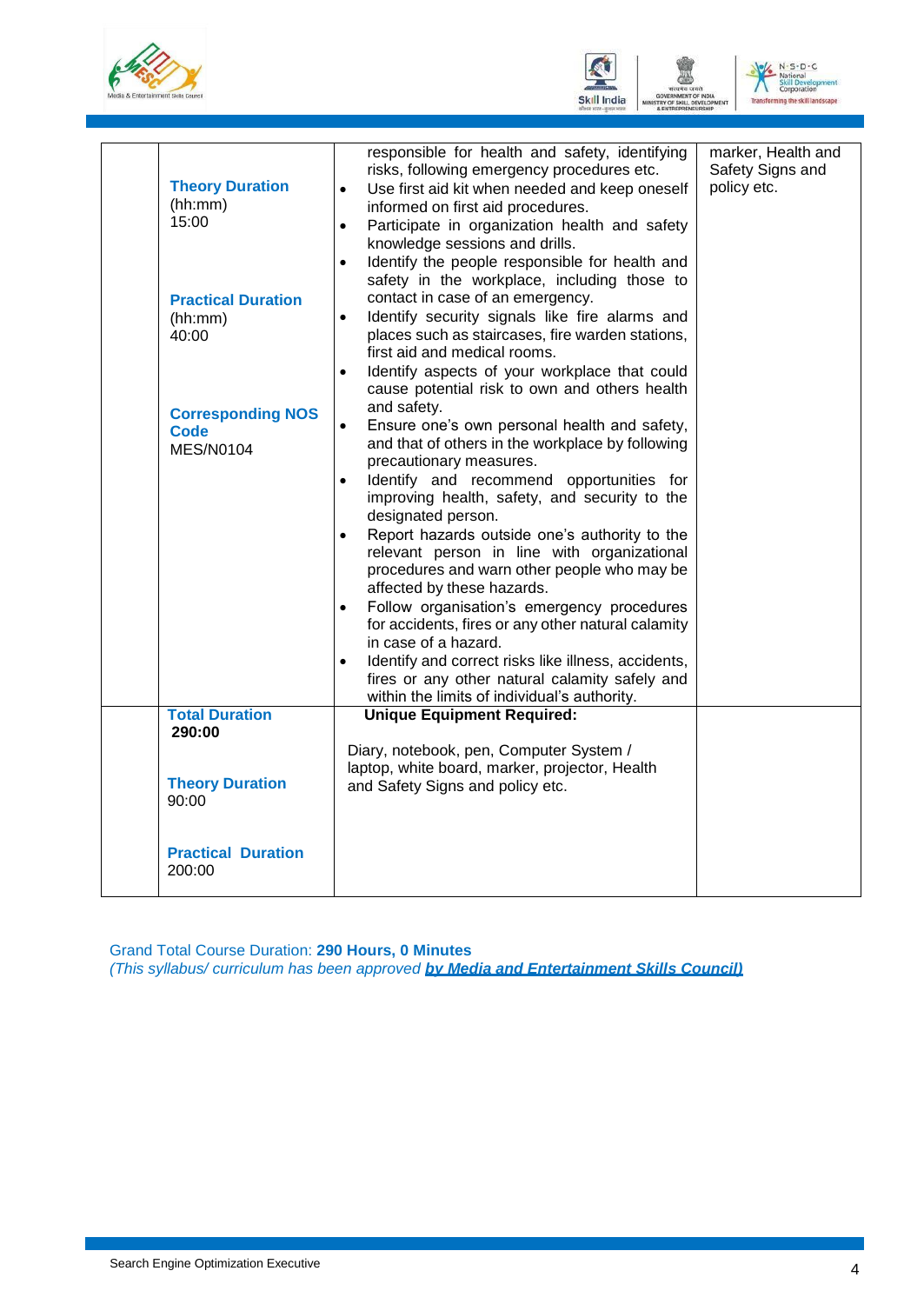



### <span id="page-7-0"></span>**Trainer Pre-requisites for Job role: "Search Engine Optimization Executive" mapped to Qualification Pack: "MES/Q0704, version 1.0"**

| Sr. No.        | Area                                                | <b>Details</b>                                                                                                                                                                                                                                                                                                                                                                                                              |
|----------------|-----------------------------------------------------|-----------------------------------------------------------------------------------------------------------------------------------------------------------------------------------------------------------------------------------------------------------------------------------------------------------------------------------------------------------------------------------------------------------------------------|
| 1              | <b>Job Description</b>                              | To deliver accredited training service, mapping to the curriculum<br>detailed above, in accordance with Qualification Pack "MES/Q0704"<br>version 1.0.                                                                                                                                                                                                                                                                      |
| $\overline{2}$ | <b>Personal Attributes</b>                          | The candidate should have aptitude for conducting training, pre/post<br>work to ensure competent, employable candidates at the end of<br>training. The individual in this role must be creative with high degree<br>of professional responsibility and timeliness with deadlines. He/she<br>in this role holders has to be open-minded, willing to try new things<br>and comfortable taking advice from unexpected sources. |
| 3              | <b>Minimum Educational</b><br><b>Qualifications</b> | Graduate                                                                                                                                                                                                                                                                                                                                                                                                                    |
| 4a             | <b>Domain Certification</b>                         | Certified for Job Role: "Search Engine Optimization Executive"<br>mapped to QP: "MES/Q0704", version 1.0. Minimum accepted score<br>as per SSC guidelines is 70%.                                                                                                                                                                                                                                                           |
| 4b             | <b>Platform Certification</b>                       | Recommended that the Trainer is certified for the Job Role: "Trainer",<br>mapped to the Qualification Pack: "MEP/Q2601" with scoring of<br>minimum 80%.                                                                                                                                                                                                                                                                     |
| 5              | <b>Experience</b>                                   | Minimum 2 years of work experience as a digital marketer.<br>He should be able to communicate in English. He should have<br>knowledge of digital media, digital software tools, Safety, Health &<br>Hygiene.                                                                                                                                                                                                                |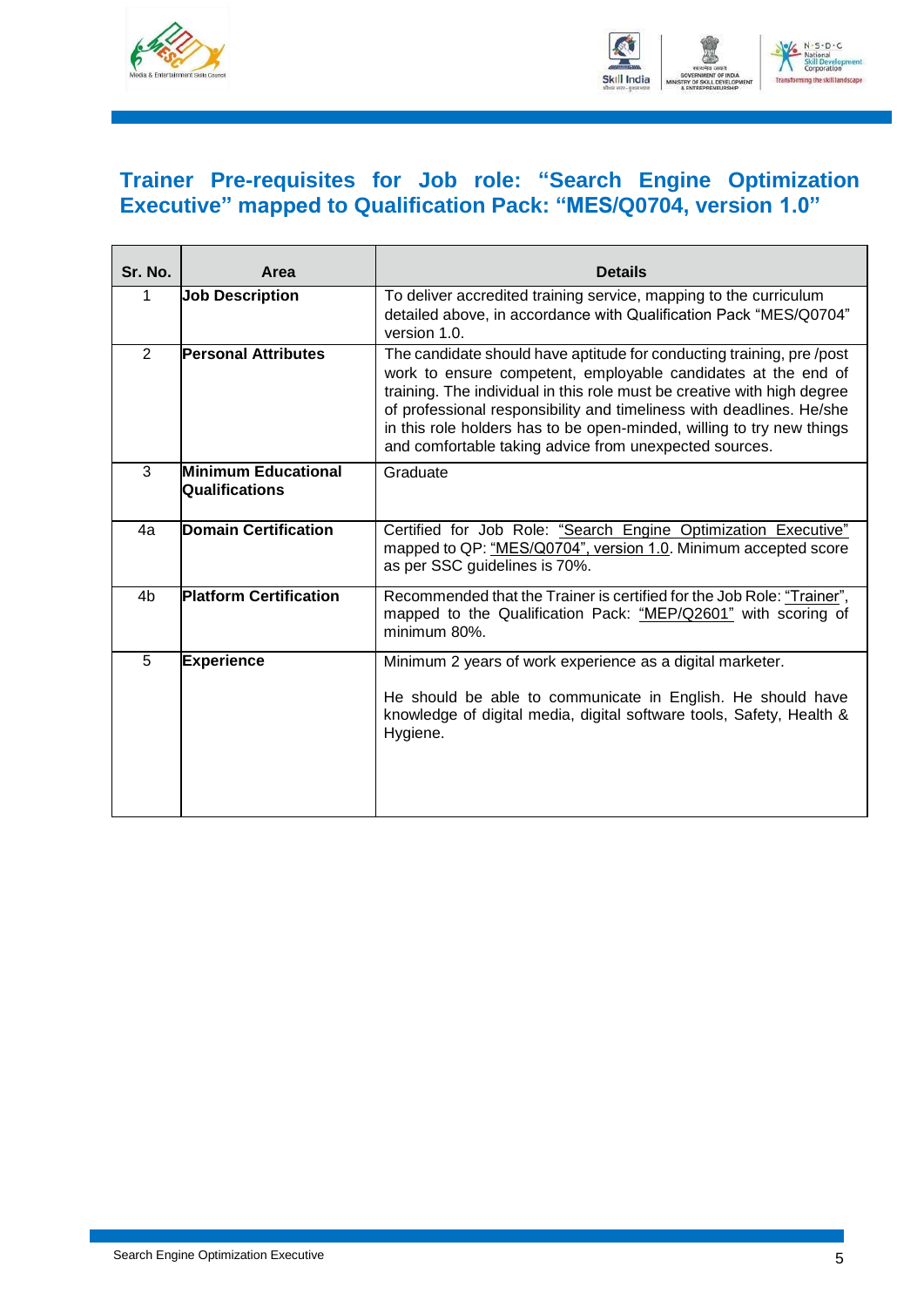



#### <span id="page-8-0"></span>**Annexure: Assessment Criteria**

| <b>Search Engine Optimization Executive</b>   |
|-----------------------------------------------|
| <b>MES/Q0704, version 1.0</b>                 |
| <b>Media and Entertainment Skills Council</b> |
|                                               |

#### **Guidelines for Assessment**

1. Criteria for assessment for each Qualification Pack will be created by the Sector Skill Council. Each Performance Criteria (PC) will be assigned marks proportional to its importance in NOS. SSC will also lay down proportion of marks for Theory and Skills Practical for each PC.

2. The assessment for the theory part will be based on knowledge bank of questions created by the SSC.

3. Assessment will be conducted for all compulsory NOS, and where applicable, on the selected elective/option NOS/set of NOS.

4. Individual assessment agencies will create unique question papers for theory part for each candidate at each examination/training center (as per assessment criteria below).

5. Individual assessment agencies will create unique evaluations for skill practical for every student at each examination/training center based on this criterion.

6. To pass the Qualification Pack, every trainee should score a minimum of 70% of aggregate marks to successfully clear the assessment.

7. In case of *unsuccessful completion*, the trainee may seek reassessment on the Qualification Pack.

| <b>Compulsory NOS</b><br><b>Total Marks: 500</b> |                                                                                                                               |                       | <b>Marks Allocation</b> |               |                                   |
|--------------------------------------------------|-------------------------------------------------------------------------------------------------------------------------------|-----------------------|-------------------------|---------------|-----------------------------------|
| <b>Assessment</b><br>outcomes                    | Assessment criteria for outcomes                                                                                              | <b>Total</b><br>marks | Out Of                  | <b>Theory</b> | <b>Skills</b><br><b>Practical</b> |
| 1. MES/N0717<br>(Research and                    | PC1. create a list of products / services provided by<br>the company                                                          | 100                   | 15                      | 5             | 10                                |
| create list of<br>keywords)                      | PC2. list out search terms that potential customers<br>might use to search for those products / services in<br>search engines |                       | 15                      | 5             | 10                                |
|                                                  | PC3. identify the right keywords to target by using<br>the available keyword research tools                                   |                       | 20                      | 5             | 15                                |
|                                                  | PC4. evaluate the keywords by their search volume<br>and competition                                                          |                       | 10                      | 3             | 7                                 |
|                                                  | PC5. prepare the final list of keywords by using the<br>quantitative data provided by keyword research<br>tools               |                       | 15                      | 5             | 10                                |
|                                                  | PC6. identify the mix of both head and long-tail<br>terms to keep in the final list                                           |                       | 10                      | 2             | 8                                 |
|                                                  | PC7. create an excel file for the final list of keywords                                                                      |                       | 15                      | 5.            | 10                                |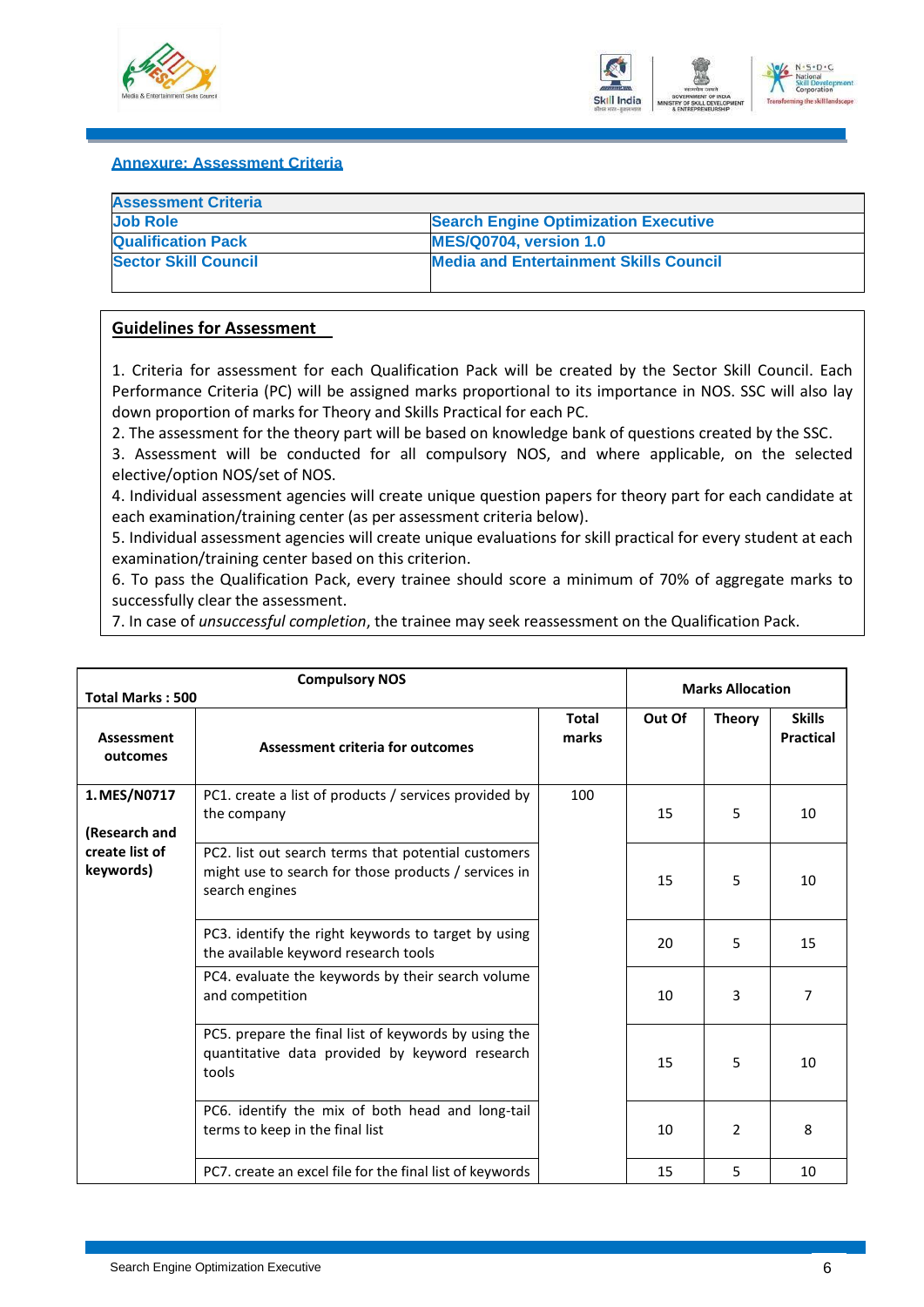





|                                        | with their key statistics like search volume, difficulty                                                                 |              |     |                       |                |
|----------------------------------------|--------------------------------------------------------------------------------------------------------------------------|--------------|-----|-----------------------|----------------|
|                                        | level, competition and search region                                                                                     |              |     |                       |                |
|                                        |                                                                                                                          | <b>Total</b> | 100 | 30                    | 70             |
| 2. MES/N0718                           | PC1. use the on-page website analysis tools to<br>identify the issues                                                    |              | 10  | 3                     | $\overline{7}$ |
| (Implement<br>on-page<br>optimization) | PC2. sort the issues from most critical to least critical<br>so that they can be prioritized and resolved<br>accordingly |              | 10  | 3                     | $\overline{7}$ |
|                                        | PC3. set the timelines for resolving each identified<br>website's on-page issue                                          |              | 10  | 4                     | 6              |
|                                        | PC4. create meta tags including the title and<br>description of all website pages                                        |              | 10  | 3                     | 7              |
|                                        | PC5. optimize the URLs of website pages by<br>including the primary keyword in it                                        |              | 10  | 3                     | $\overline{7}$ |
|                                        | PC6. include heading tags (like H1, H2 etc.) in the<br>content of all pages                                              | 100          | 10  | 3                     | $\overline{7}$ |
|                                        | PC7. optimize images on a page by using 'ALT Text'<br>and adding a proper caption                                        |              | 10  | 3                     | $\overline{7}$ |
|                                        | PC8. create and add XML Sitemap to the website for<br>search engine crawlers                                             |              | 10  | $\mathbf{2}^{\prime}$ | 8              |
|                                        | PC9. create internal links to the relevant pages of the<br>website                                                       |              | 10  | 2                     | 8              |
|                                        | PC10. create outbound links to other related<br>external website pages                                                   |              | 5   | 2                     | 3              |
|                                        | PC11. add engaging images / videos to the content<br>to reduce bounce rate and increase time on site                     |              | 5   | 2                     | 3              |
|                                        |                                                                                                                          | <b>Total</b> | 100 | 30                    | 70             |
| 3. MES/N0719<br>(Implement             | PC1. find out the backlinks profile of the websites of<br>key competitors                                                |              | 10  | 2                     | 8              |
| off-page<br>optimization)              | PC2. check the domain and page authority of<br>competitors website                                                       |              | 10  | 2                     | 8              |
|                                        | PC3. find the alexa rankings and website traffic<br>statistics of key competitors                                        |              | 10  | 4                     | 6              |
|                                        | PC4. create a comparison report to analyze<br>company's position against competitors                                     |              | 10  | 3                     | 7              |
|                                        | PC5. do guest postings on relevant blogs / websites<br>to get high quality backlinks                                     | 100          | 10  | 3                     | 7              |
|                                        | PC6. upload online press releases to high quality and<br>page rank portals                                               |              | 10  | 4                     | 6              |
|                                        | PC7. create and share high quality infographics on<br>relevant online platforms                                          |              | 10  | 2                     | 8              |
|                                        | PC8. participate in discussions on forums and<br>Question Answer (QA) portals                                            |              | 10  | 4                     | 6              |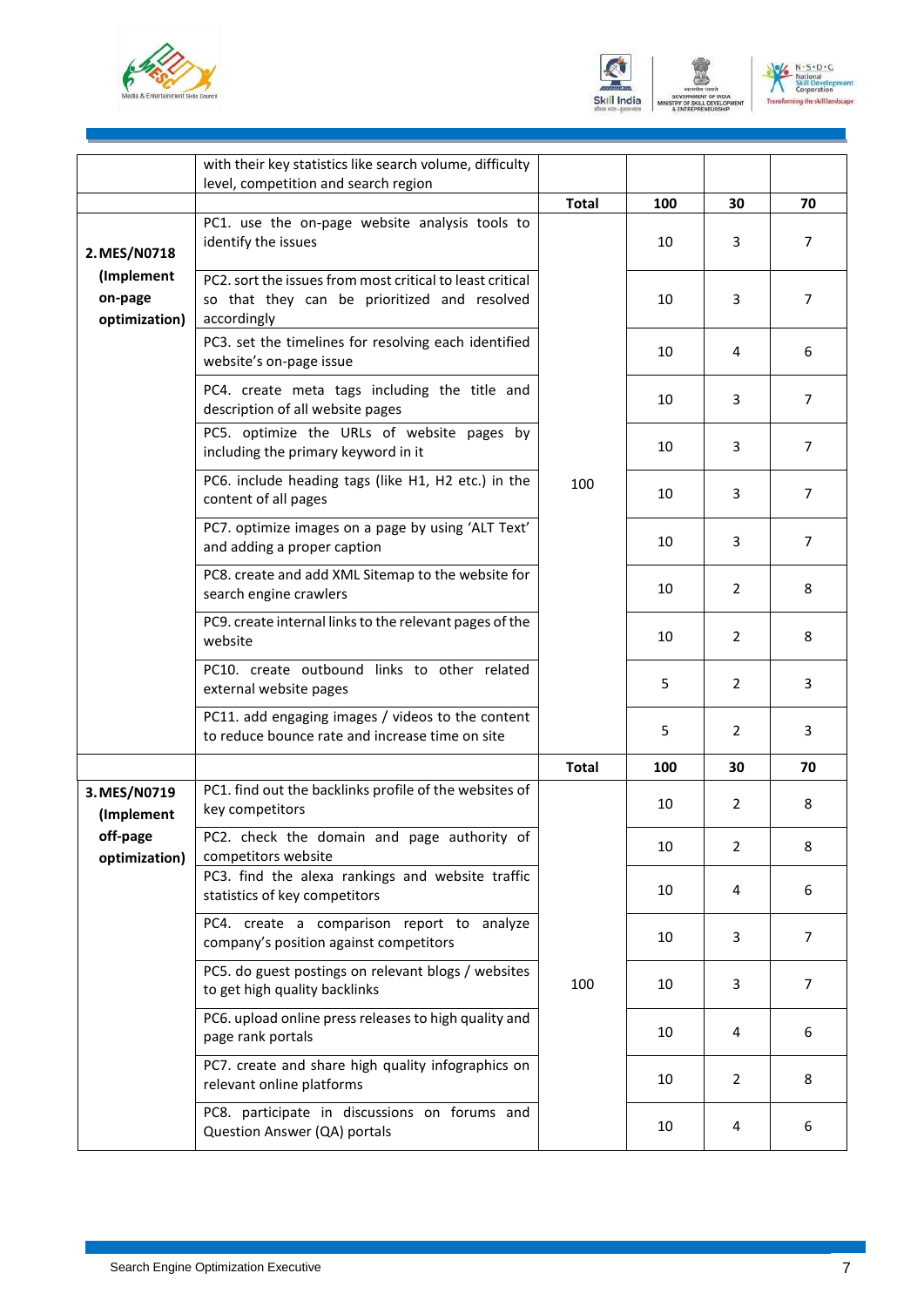





|                                     | PC9. promote content on social media platforms to<br>generate brand mentions, social shares, reviews,<br>likes and comments                                   |              | 10  | 3  | $\overline{7}$ |
|-------------------------------------|---------------------------------------------------------------------------------------------------------------------------------------------------------------|--------------|-----|----|----------------|
|                                     | PC10. create and upload high quality videos on<br>YouTube and other video submission sites                                                                    |              | 10  | 3  | 7              |
|                                     |                                                                                                                                                               | <b>Total</b> | 100 | 30 | 70             |
| 4. MES/N0720<br>(Track              | PC1. track the rankings of keywords in search results<br>using the available keyword tracking tools                                                           |              | 15  | 5  | 10             |
| rankings and<br>prepare             | PC2. analyze the keyword tracking results and<br>compare it with the key competitors                                                                          |              | 15  | 5  | 10             |
| reports)                            | PC3. create a report summarizing the performance<br>of search engine optimization activities and its<br>impact on keyword rankings                            |              | 20  | 7  | 13             |
|                                     | PC4. document the website traffic and conversions<br>through organic channels by using the web analytics<br>tools                                             | 100          | 20  | 7  | 13             |
|                                     | PC5. analyze the website traffic results and compare<br>it with the key competitors                                                                           |              | 15  | 3  | 12             |
|                                     | PC6. create a report summarizing the impact of<br>search engine optimization activities on the website<br>traffic and conversions from the organic channel    |              | 15  | 3  | 12             |
|                                     |                                                                                                                                                               | <b>Total</b> | 100 | 30 | 70             |
| 5.<br><b>MES/N0104</b><br>(Maintain | PC1. maintain one's posture and position to<br>minimize fatigue and the risk of injury                                                                        | 100          | 10  | 5. | 5              |
| workplace<br>health                 | PC2. maintain first aid kit and keep oneself updated<br>on the first aid procedures                                                                           |              | 10  | 5  | 5              |
| and safety)                         | PC3. identify and document potential risks like siting<br>postures while using computer, eye fatigue and<br>other hazards in the workplace                    |              | 5   | 2  | 3              |
|                                     | PC4. accurately maintain accident reports                                                                                                                     |              | 5   | 2  | 3              |
|                                     | PC5. report health and safety risks/ hazards to<br>concerned personnel                                                                                        |              | 10  | 5  | 5              |
|                                     | PC6. participate in organization health and safety<br>knowledge sessions and drills                                                                           |              | 10  | 5  | 5              |
|                                     | PC7. identify the people responsible for health and<br>safety in the workplace, including those to contact                                                    |              | 10  | 5  | 5              |
|                                     | in case of an emergency                                                                                                                                       |              |     |    |                |
|                                     | PC8. identify security signals e.g. fire alarms and<br>places such as staircases, fire warden stations, first<br>aid and medical rooms                        |              | 10  | 5  | 5              |
|                                     | PC9. identify aspects of workplace that could cause<br>potential risk to own and others health and safety<br>PC10. ensure own personal health and safety, and |              | 5   | 2  | 3              |